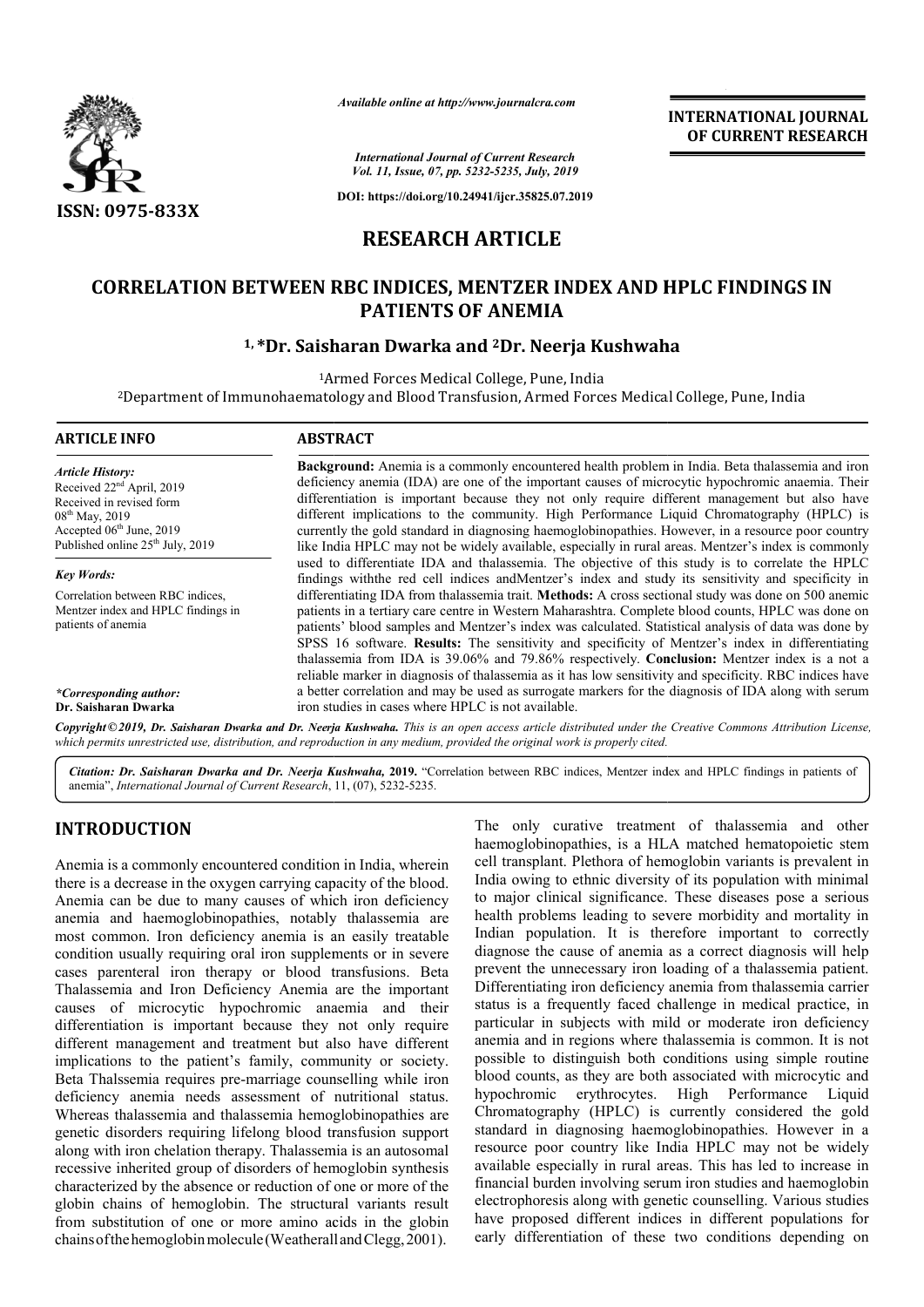RBC parameters which are easily available on automated cell counters. We intend to correlate easily available parameters like Hemoglobin (Hb), RBC count, mean corpuscular volume (MCV), mean corpuscular hemoglobin (MCH), mean corpuscular hemoglobin concentration (MCHC) and red cell distribution width (RDW) with HPLC findings. Mentzer's index is defined as mean corpuscular volume per red cell count.

Mentzer Index  $=$   $\frac{MCV}{RBC}$  count in millions

An index of less than 13 suggests that the patient has thalassemia trait whereas greater than 13 suggests iron deficiency aneamia. We will also study the sensitivity and specificity of Mentzer's index in differentiating iron deficiency anemia from thalassemia trait.

#### **Review of literature**

In a study conducted by Aysel Vehapoglu *et al.* in School of Medicine, Istanbul, Turkey, they retrospectively evaluated the reliability of various indices such as red blood cell (RBC) count; red blood distribution width index; the Mentzer, Shine and Lal, England and Fraser, Srivastava and Bevington, Green and King, Ricerca, Sirdah, and Ehsani indices; mean density of hemoglobin/liter of blood; and mean cell density of haemoglobin for differential diagnosis of microcytosis and β-Thalassemia trait in the same patient groups. Mentzer index was found to be the most reliable index in differentiating β-Thalassemia trait from Iron deficiency anemia (Aysel Vehapoglu *et al.,* 2014). Articles from India and Turkey describe similar diagnostic challenges and possible approaches for more cost-effective screening of iron deficiency anaemia. The first study, was done by Sazawal *et al.* in Delhi. This study used two haematological indices, namely haemoglobinconcent ration  $\leq$ 10 g/ dL and red cell distribution width (RDW)  $>$ 15%, to identify iron-deficient children between 1 and 3 years of age (confirmed by zinc protoporphyrin and serum ferritin assays). Statistical analysis confirmed a sensitivity of 99% and specificity of 90% if haemo globin and RDW alone were used for screening (Sazawal *et al.,* 2014). The second study (Mentzer, 1973), from Turkey, assessed 290 children aged 1 - 16 years and used the red blood cell count, RDW and Mentzer index (mean corpuscular volume/red blood cell count ratio) to differentiate betathalassaemia trait from iron deficiency anaemia. These results indicated that the Mentzer index was the most reliable indicator, with a sensitivity of 98.7% and specificity of 82.3% (Mentzer, 1973). In a study conducted by Lawrie D; Glencross, D K. in South African children,they tried to study the use of Mentzer's index in early detection of iron deficiency anemia. They concluded that cell-count-based indices, particularly the Mentzer index, are easily available and reliable methods for detecting β-Thalassemia Trait. According to their results, the percentage of correctly diagnosed patients was the highest with the Mentzer index (91%) followed by the Ehsani et al. index (84.8%). The third highest one was RBC count (83.4%). Cell-count-based parameters and formulas, particularly the MCV and RBC counts and their related indices (Mentzer index and Ehsani et al. index), were found to be good discrimination ability in diagnosing β-Thalassemia Trait (Lawrie and Glencross, 2015). In a study conducted by Soontharee Plengsuree *et al* in Thai adult population with the aim of examining the diagnostic accuracy of five red cell indices [red blood cell (RBC) counts, mean corpuscular

volume (MCV), mean corpuscular hemoglobin (Hb) (MCH), mean corpuscular Hb concentration (MCHC), and red cell distr

ibution width (RDW)] and nine formulas (RDW/RBC, RDW Index, Sirdah, Green and King, Mentzer, England and Fraser, Ehsani, Srivastava and Shine and Lal). Their sensitivity, specificity, positive predictive value (PPV), and negative predictive values (NPV), efficiency, and Youden's Index were analyzed in 102 β-thal trait and 64 iron deficiency adult Thai subjects. The RDW/RBC formula proved to be the most reliable index as they had 100.0% specificity and PPV and the highest efficiency (94.58%) and Youden's Index (91.18%), as well as high sensitivity (91.18%) and NPV (87.67%). Therefore, they found that this formula could be used in initial discrimination of β-thal trait from iron deficiency in adult Thai subjects (Soontharee Plengsuree *et al.,* 2015). In a study conducted by Johannes J.M.L. Hoffmann, EloísaUrrechaga, and Urko Aguirre, they carried out a meta analysis of 12 indices developed by various researchers for distinguishing iron deficiency anemia from thalassemia including Mentzersindex,Ehsaniindex,Shrivastavaindex,M/H ratio, etc. Their meta-analysis has demonstrated high variation in the performance of discriminant indices for distinguishing thalassemia trait from iron deficiency anemia. In general, the newer indices seem to be able to make this distinction better than the more traditional formulas.They have also shown that age (adult or child) and geographical region, but not the type of hematology analyzer, are important factors determining the diagnostic utility of the discriminant indices (Johannes *et al.,*  2015).

#### **Aims and objective**

- 1. To determine hemoglobin and other red cell indices on samples collected from patients with clinical symptoms of anemia.
- 2. To carry out HPLC on the above samples and correlate the HPLC findings with the red cell indices.
- 3. To calculate the Mentzer's index and study its sensitivity and specificity in differentiating iron deficiency anemia from thalassemia trait.

### **MATERIALS AND METHODS**

**Type of study:** Cross Sectional Observational study.

**Study population:** Anemic patients attending OPD at Command Hospital (Southern Command) or getting admitted to Command Hospital(Southern Command)and referred to Dept. of IH & BT, AFMC for HPLC.

**Sample size:** A sample size of 500 was taken over a period of four months based on our work load and as estimated from previous studies.

**Inclusion criteria:** All patients who were found to have haemoglobin count low for their age/sex as per the WHO criteria for anemia.

Children (6-59 months): less than  $11.0 \text{ gm\%}$ . Children (5-11 years): less than  $11.5 \text{ gm\%}$ . Children (12-14 years): less than 12 gm%. Non-pregnant women: less than 12 gm%. (15 yrs and above)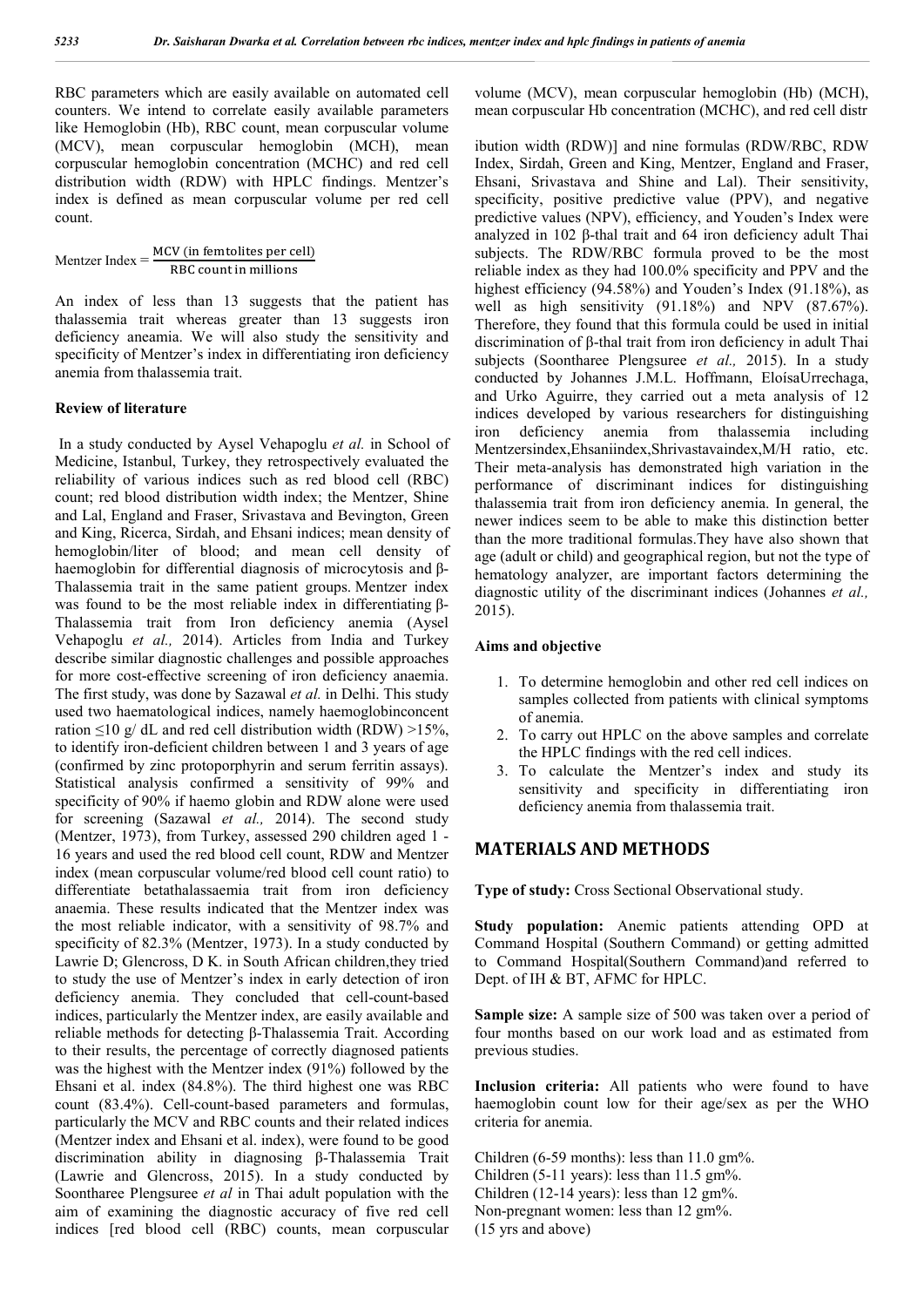Pregnant women: less than 11gm% Men: less than 13 gm%.

**Exclusion criteria:** All patients having hemoglobin count greater than the cutoff values as per the WHO guidelines (mentioned above).

**Methods used:** Informed consent was taken from patients who arereferred to the department of IH and BT, AFMC for HPLC. They will be interviewed and their details will be recorded. 3 ml blood samples will be collected in EDTA vacationers. Hemoglobin and Red cell Indices will be measured using Automated Hematology analyzer (Sysmex). HPLC was carried out on Bio -Rad D-10 hemoglobin testing System as per the manufacturer's standard operating instructions. Patient data was collected from the blood bank of AFMC as per the laid down performa and tabulated in an excel sheet. Statistical analysis was done using appropriate statistical tests using SPSS 17 software in consultation with a biostatician.

**Observations:** A total of 500 samples were collected for carrying out HPLC out of which 437 were found to have anemia as per WHO criteria on carrying out haemoglobin and Red Cell Indices measurement using Sysmex and were included in the study. The remaining 63 samples were excluded from the study (Table 1).

**Table 1. Sample size studied**

| Samples Studied              | 500            |  |  |
|------------------------------|----------------|--|--|
| Anaemic (who criteria)       | 437 (Included) |  |  |
| a. Thal trait                | 45             |  |  |
| c. Other haemoglobinopathies |                |  |  |
| i)HBE heterozygous           | 8              |  |  |
| ii)HBE homozygous            |                |  |  |
| iii)Sickle cell heterozygous |                |  |  |
| iv)Iron deficiency anemia    | 374            |  |  |
| <b>NON - ANEMIC</b>          | 63 (EXCLUDED)  |  |  |

### **1. Comparision of RBC Indices in Thalassemic and Iron deficiency anemia**

In my study,the mean RBC indices in Thalassemic patients v/s patients with iron deficiency anemia are as shown in the table 2. It is seen from the review of literature that the normal RBC indices are:-

RBC count >6.1million/cumm; MCV, 80 femtolitre/cell; MCHC, 33 grams/decilitre and MCH, 27 picogram/cell. In our study, the RBC indices varied significantly in patients of Thalassemia compared to patients of Iron deficiency anemia as shown in Table 3. Abnormal haemoglobin indices (RBC count > 6.1 million/cumm; MCV <80 femtolitre /cell; MCHC < 33 g/dl and MCH  $\leq$  27 picogram/ cell) was found in 23.8 % of Thalaseemic patients compared to 5.6% in non Thalassemic patients.

#### **2. Comparison of Mentzer Index in Thalassemic and Non Thalassemic patients (Table 4)**

Validity of Mentzers Index in differentiating Thalassemia from Iron deficiency anemia

1. Sensitivity =  $39.06\%$ 

2. Specificity =  $79.89\%$ 

Mentzers index below 13 was found in 39.06% of thalassemic patients compared to 20.1% in non thalassemicpatients. As mentioned in Table 4

Correlation coefficient between mentzer index and HbA2 = - 0.117 (not significant).

**Table 2. Mean RBC indices in Thalassemic patients v/s patients with iron deficiency anemia.**

| <b>Mean values</b> | Thalassemia | Iron deficiency anemia | P value |
|--------------------|-------------|------------------------|---------|
| RBC.               | 5.23        | 4.56                   | 1.0002  |
| MCV                | 72.18       | 76.39                  | .0022   |
| MCH                | 20.78       | 22.05                  | 0.134   |
| МСНС               | 29.35       | 28.25                  | 0.007   |

**Table 3. Comparision of blood indices in patients of Thalassemia and iron deficiency anemia**

| <b>Blood indices</b> | Thalassemia     |                 | Total |
|----------------------|-----------------|-----------------|-------|
|                      | <b>Positive</b> | <b>Negative</b> |       |
| Abnormal             | 15              | 21              | 36    |
| Normal               | 48              | 353             | 401   |
| Total                | 53              | 374             | 131   |

P value =  $0.0013$  (Fischer test)

**Table 4. Comparison of Mentzer Index in Thalassemic and Non Thalassemic patients**

| <b>Mentzer Index (Cutoff 13)</b> | Thalassemia |        | <b>TOTAL</b> |
|----------------------------------|-------------|--------|--------------|
|                                  | Present     | Absent |              |
| Less than 13                     | 25          | 75     | 100          |
| More than 13                     | 39          | 298    | 337          |
| Total                            | 64          | 373    |              |



**Fig 1. Comparision of RBC Indices in Thalassemi A and Iron deficiency anemia**

## **RESULTS**

The sensitivity and specificity of Mentzers index in differentiating Thalassemia from iron deficiency anemia is 39.06% and 79.86% repectively. Abnormal Mentzer index (less than 13) was found in 38.46% of Thalassemic patients compared to 20.34% of non thalassemic patients. Abnormal haemoglobin indices (RBC count > 6.1 million/cumm; MCV  $\leq$ 80 femtolitre /cell; MCHC  $\leq$  33 g/dl and MCH  $\leq$  27 picogram/ cell) was found in 23.8 % of Thalassemic patients compared to 5.6% in non Thalassemic patients.

## **DISCUSSION**

Differentiating iron deficiency anemia from thalassemia carrier status is a frequent issue in medical practice, in particular in subjects with mild or moderate iron deficiency anemia and in